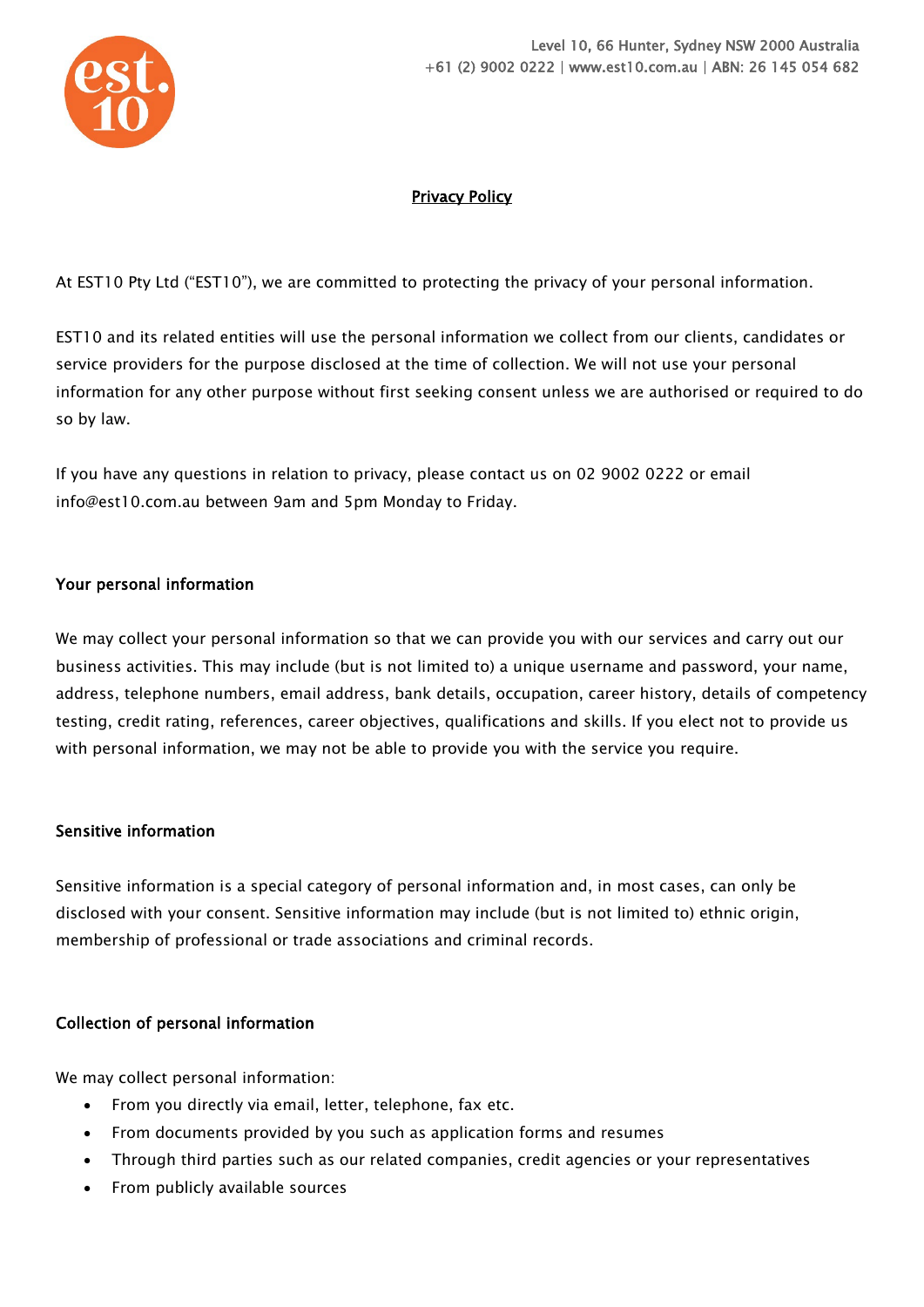For each visitor to reach the site, we may also collect the following non-personally identifiable information, including (but not limited to) browser type, version and language, operating system, pages viewed while browsing the site, page access times and referring website address. This collected information is used solely internally for the purpose of gauging visitor traffic, trends and delivering personalised content to you while you are on our site.

### Use and disclosure of personal information

EST10 will use the personal information we collect to provide the services you require. We will not use your personal information for any other purpose without first seeking your consent unless we are required to do so by law. Your personal information may be used to:

- provide a high level of customer service and maintain our relationship as a candidate or client of EST10 and its related entities
- provide the service you require
- administer those services which may include account management and debt collection
- provide you with interviews and possible job placement
- provide you with service information, award and employment market newsletters, relevant management reports and any other information which we believe may be of interest to you
- identification of training needs
- provide other information to assist us to provide the services you require
- develop our services
- maintain and develop our services and business systems
- third parties who may require credit ratings or references

Unless we have obtained your express consent, we will not disclose your information overseas.

#### Marketing and your personal information

You have a right to ask us not to send you any marketing or promotional materials. You can let us know at any time by contacting us or clicking on the "unsubscribe" link at the bottom of any promotional email we send you.

#### Storage of personal information

We mostly hold personal information electronically in our IT systems and databases, but we also use hard copy paper files from time to time. We use third party service providers in Australia to store some personal information.